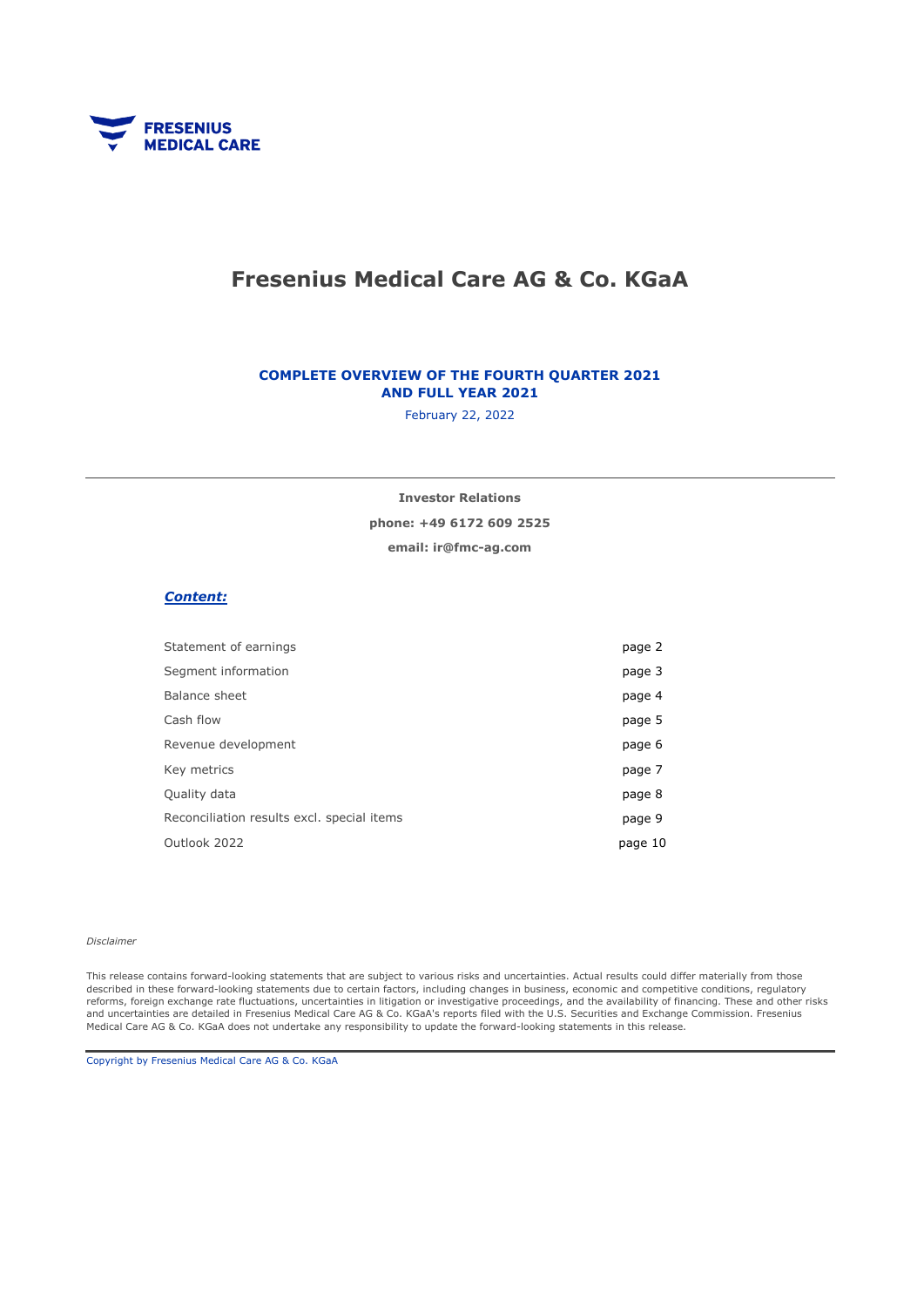

### Statement of earnings

| in € million, except share data                              | Three months ended December 31, |             |          |                 | Twelve months ended December 31, |             |          |                 |
|--------------------------------------------------------------|---------------------------------|-------------|----------|-----------------|----------------------------------|-------------|----------|-----------------|
|                                                              | 2021                            | 2020        | Change   | Change<br>at cc | 2021                             | 2020        | Change   | Change<br>at cc |
| <b>Health Care Services</b>                                  | 3,621                           | 3,406       | 6.3%     | 2.9%            | 13,876                           | 14,114      | $-1.7%$  | 1.9%            |
| <b>Health Care Products</b>                                  | 1,026                           | 994         | 3.3%     | 1.2%            | 3,743                            | 3,745       | $-0.1%$  | 1.6%            |
| <b>Total revenue</b>                                         | 4,647                           | 4,400       | 5.6%     | 2.5%            | 17,619                           | 17,859      | $-1.3%$  | 1.8%            |
| Costs of revenue                                             | 3,328                           | 3,026       | 10.0%    | 6.8%            | 12,542                           | 12,322      | 1.8%     | 5.2%            |
| Gross profit                                                 | 1,319                           | 1,374       | $-4.0%$  | $-6.7%$         | 5,077                            | 5,537       | $-8.3%$  | $-5.7%$         |
| Selling, general and administrative                          | 823                             | 906         | $-9.1%$  | $-11.4%$        | 3,096                            | 3,134       | $-1.2%$  | 1.6%            |
| Research and development                                     | 68                              | 52          | 29.2%    | 27.6%           | 221                              | 194         | 13.9%    | 15.6%           |
| Income from equity method investees                          | (21)                            | (46)        | $-54.5%$ | $-54.8%$        | (92)                             | (95)        | $-2.5%$  | $-2.4%$         |
| <b>Operating income</b>                                      | 449                             | 462         | $-2.7%$  | $-6.9%$         | 1,852                            | 2,304       | $-19.6%$ | $-17.2%$        |
| Operating income margin                                      | 9.7%                            | 10.5%       |          |                 | 10.5%                            | 12.9%       |          |                 |
| Interest income                                              | (28)                            | (14)        | 95.7%    | 97.1%           | (73)                             | (42)        | 74.4%    | 80.0%           |
| Interest expense                                             | 95                              | 98          | $-3.6%$  | $-6.3%$         | 353                              | 410         | $-13.8%$ | $-11.2%$        |
| Interest expense, net                                        | 67                              | 84          | $-20.7%$ | $-24.1%$        | 280                              | 368         | $-23.8%$ | $-21.6%$        |
| Income before taxes                                          | 382                             | 378         | 1.3%     | $-3.0%$         | 1,572                            | 1,936       | $-18.8%$ | $-16.4%$        |
| Income tax expense                                           | 79                              | 139         | $-43.2%$ | $-45.7%$        | 353                              | 501         | $-29.5%$ | $-27.3%$        |
| <b>Net income</b>                                            | 303                             | 239         | 27.2%    | 21.8%           | 1,219                            | 1,435       | $-15.1%$ | $-12.6%$        |
| Net income attributable to noncontrolling interests          | 74                              | 62          | 21.7%    | 18.4%           | 250                              | 271         | $-8.0%$  | $-4.7%$         |
| Net income attributable to shareholders of FMC-AG & Co. KGaA | 229                             | 177         | 29.1%    | 22.9%           | 969                              | 1,164       | $-16.8%$ | $-14.4%$        |
| <b>Operating income</b>                                      | 449                             | 462         | $-2.7%$  | $-6.9%$         | 1,852                            | 2,304       | $-19.6%$ | $-17.2%$        |
| Depreciation, amortization and impairment loss               | 437                             | 581         | $-24.9%$ | $-27.1%$        | 1,624                            | 1,786       | $-9.1%$  | $-6.5%$         |
| <b>EBITDA</b>                                                | 886                             | 1,043       | $-15.1%$ | $-18.1%$        | 3,476                            | 4,090       | $-15.0%$ | $-12.5%$        |
| <b>EBITDA</b> margin                                         | 19.1%                           | 23.7%       |          |                 | 19.7%                            | 22.9%       |          |                 |
| Weighted average number of shares                            | 292,999,055                     | 292,855,969 |          |                 | 292,944,732                      | 294,055,525 |          |                 |
| <b>Basic earnings per share</b>                              | €0.78                           | €0.61       | 29.0%    | 22.9%           | €3.31                            | €3.96       | $-16.4%$ | $-14.1%$        |
| <b>Basic earnings per ADS</b>                                | €0.39                           | €0.30       | 29.0%    | 22.9%           | €1.65                            | €1.98       | $-16.4%$ | $-14.1%$        |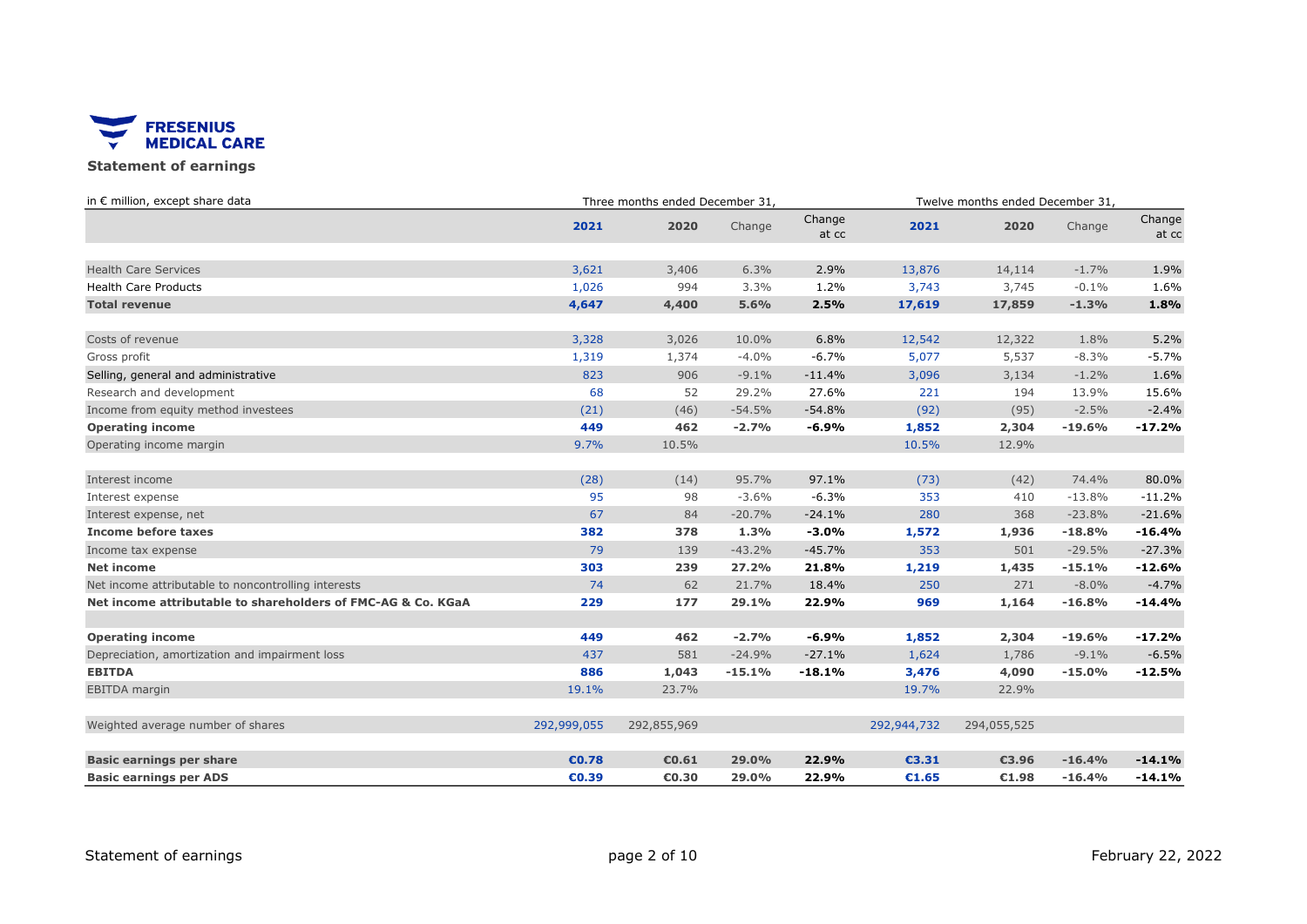

#### Segment information

|                                        |         | Three months ended December 31, |          |                 | Twelve months ended December 31, |          |          |                 |  |
|----------------------------------------|---------|---------------------------------|----------|-----------------|----------------------------------|----------|----------|-----------------|--|
|                                        | 2021    | 2020                            | Change   | Change<br>at cc | 2021                             | 2020     | Change   | Change<br>at cc |  |
| <b>Total</b>                           |         |                                 |          |                 |                                  |          |          |                 |  |
| Revenue in € million                   | 4,647   | 4,400                           | 5.6%     | 2.5%            | 17,619                           | 17,859   | $-1.3%$  | 1.8%            |  |
| Operating income in € million          | 449     | 462                             | $-2.7%$  | $-6.9%$         | 1,852                            | 2,304    | $-19.6%$ | $-17.2%$        |  |
| Operating income margin                | 9.7%    | $\mathbf 0$                     |          |                 | 10.5%                            | 12.9%    |          |                 |  |
| Days sales outstanding (DSO)           |         |                                 |          |                 | 62                               | 50       |          |                 |  |
| Employees (full-time equivalents)      |         |                                 |          |                 | 122,909                          | 125,364  |          |                 |  |
| <b>North America</b>                   |         |                                 |          |                 |                                  |          |          |                 |  |
| Revenue in € million                   | 3,156   | 2,983                           | 5.8%     | 1.2%            | 12,088                           | 12,478   | $-3.1%$  | 0.3%            |  |
| Operating income in € million          | 402     | 533                             | $-24.5%$ | $-28.5%$        | 1,644                            | 2,120    | $-22.4%$ | $-19.8%$        |  |
| Operating income margin                | 12.7%   | 17.9%                           |          |                 | 13.6%                            | 17.0%    |          |                 |  |
| Days sales outstanding (DSO)           |         |                                 |          |                 | 44                               | 26       |          |                 |  |
| <b>EMEA</b>                            |         |                                 |          |                 |                                  |          |          |                 |  |
| Revenue in € million                   | 732     | 715                             | 2.4%     | 2.2%            | 2,765                            | 2,763    | 0.1%     | 1.0%            |  |
| Operating income in € million          | 77      | 134                             | $-42.1%$ | $-41.7%$        | 309                              | 412      | $-24.9%$ | $-24.5%$        |  |
| Operating income margin                | 10.6%   | 18.7%                           |          |                 | 11.2%                            | 14.9%    |          |                 |  |
| Days sales outstanding (DSO)           |         |                                 |          |                 | 88                               | 90       |          |                 |  |
| Asia-Pacific                           |         |                                 |          |                 |                                  |          |          |                 |  |
| Revenue in € million                   | 552     | 517                             | 6.7%     | 4.6%            | 2,010                            | 1,894    | 6.1%     | 6.9%            |  |
| Operating income in € million          | 94      | 107                             | $-12.0%$ | $-12.1%$        | 350                              | 344      | 1.7%     | 3.4%            |  |
| Operating income margin                | 17.0%   | 20.6%                           |          |                 | 17.4%                            | 18.1%    |          |                 |  |
| Days sales outstanding (DSO)           |         |                                 |          |                 | 103                              | 110      |          |                 |  |
| <b>Latin America</b>                   |         |                                 |          |                 |                                  |          |          |                 |  |
| Revenue in € million                   | 195     | 177                             | 10.5%    | 17.4%           | 703                              | 684      | 2.7%     | 16.0%           |  |
| Operating income in $\epsilon$ million | (2)     | (186)                           | $-99.1%$ | $-99.0%$        | 12                               | (157)    | n.a.     | n.a.            |  |
| Operating income margin                | $-0.8%$ | $-105.0%$                       |          |                 | 1.7%                             | $-22.9%$ |          |                 |  |
| Days sales outstanding (DSO)           |         |                                 |          |                 | 130                              | 134      |          |                 |  |
| Corporate                              |         |                                 |          |                 |                                  |          |          |                 |  |
| Revenue in € million                   | 12      | 8                               | 44.0%    | 38.0%           | 53                               | 40       | 34.9%    | 38.1%           |  |
| Operating income in $\epsilon$ million | (122)   | (126)                           | $-2.8%$  | $-4.3%$         | (463)                            | (415)    | 11.7%    | 13.6%           |  |

cc = constant currency. Changes in revenue, operating income, net income attributable to shareholders of FMC-AG & Co. KGaA and other items include the impact of changes in foreign currency exchange rates. We calculate these non-IFRS financial measures at constant exchange rates to show changes in our revenue, operating income, net income attributable to shareholders of FMC-AG & Co. KGaA and other items without giving effect to period-to-period currency fluctuations. Under IFRS, amounts received in local (non-euro) currency are translated into euro at the average exchange rate for the period presented. Once we translate the local currency for the constant currency, we then calculate the change, as a percentage, of the current period using the prior period exchange rates versus the prior period. The single quarter results are calculated as the variance between the current year-to-date results less the preceding quarter's year-to-date which makes the single quarter subject to further foreign exchange fluctuation. This resulting percentage is a non-IFRS measure referring to a change as a percentage at constant currency. These currency-adjusted financial measures are identifiable by the designated term "Constant Currency".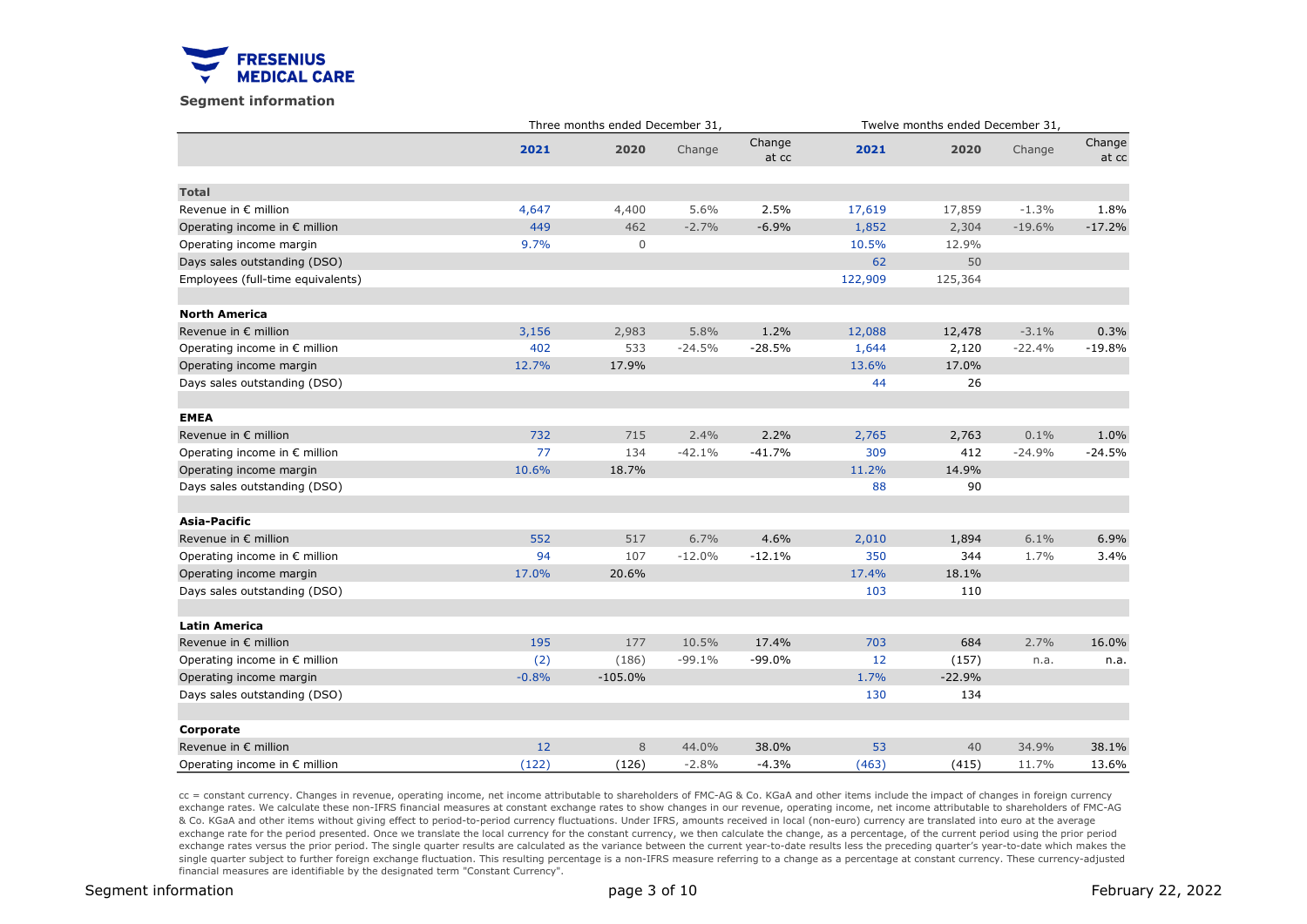

## Balance sheet

| in € million, except for net leverage ratio                                                                         | December 31 | December 31 |
|---------------------------------------------------------------------------------------------------------------------|-------------|-------------|
|                                                                                                                     | 2021        | 2020        |
|                                                                                                                     |             |             |
| <b>Assets</b>                                                                                                       |             |             |
| Current assets                                                                                                      | 7,967       | 7,275       |
| Goodwill and intangible assets                                                                                      | 15,821      | 14,340      |
| Right of use assets                                                                                                 | 4,316       | 4,130       |
| Other non-current assets                                                                                            | 6,263       | 5,944       |
| <b>Total assets</b>                                                                                                 | 34,367      | 31,689      |
|                                                                                                                     |             |             |
| <b>Liabilities and equity</b>                                                                                       |             |             |
| <b>Current liabilities</b>                                                                                          | 7,258       | 6,056       |
| Non-current liabilities                                                                                             | 13,130      | 13,302      |
| Total equity                                                                                                        | 13,979      | 12,331      |
| <b>Total liabilities and equity</b>                                                                                 | 34,367      | 31,689      |
|                                                                                                                     |             |             |
| Equity/assets ratio                                                                                                 | 41%         | 39%         |
|                                                                                                                     |             |             |
|                                                                                                                     |             |             |
| <b>Debt and lease liabilities</b>                                                                                   |             |             |
| Short-term debt from unrelated parties                                                                              | 1,178       | 63          |
| Short-term debt from related parties                                                                                | 78          | 17          |
| Current portion of long-term debt                                                                                   | 668         | 1,008       |
| Current portion of lease liabilities from unrelated parties                                                         | 640         | 588         |
| Current portion of lease liabilities from related parties                                                           | 21          | 21          |
| Long-term debt, less current portion                                                                                | 6,647       | 6,800       |
| Lease liabilities from unrelated parties, less current portion                                                      | 3,990       | 3,764       |
| Lease liabilities from related parties, less current portion                                                        | 98          | 119         |
| <b>Total debt and lease liabilities</b>                                                                             | 13,320      | 12,380      |
| Minus: Cash and cash equivalents                                                                                    | (1,482)     | (1,082)     |
| <b>Total net debt and lease liabilities</b>                                                                         | 11,838      | 11,298      |
|                                                                                                                     |             |             |
|                                                                                                                     |             |             |
| Reconciliation of adjusted EBITDA and net leverage ratio to the most<br>directly comparable IFRS financial measures |             |             |
| Net income                                                                                                          | 1,219       | 1,435       |
| Income tax expense                                                                                                  | 353         | 501         |
| Interest income                                                                                                     | (73)        | (42)        |
| Interest expense                                                                                                    | 353         | 410         |
| Depreciation and amortization                                                                                       | 1,586       | 1,587       |
| Adjustments <sup>1</sup>                                                                                            | 125         | 249         |
| <b>Adjusted EBITDA</b>                                                                                              | 3,563       | 4,140       |
|                                                                                                                     |             |             |

<sup>1</sup> Acquisitions and divestitures made for the last twelve months with a purchase price above a €50 M threshold as defined in the Syndicated Credit Facility (2021: €13 M), non-cash charges, primarily related to pension expense (2021: €49 M; 2020: €50 M), impairment loss (2021: €38 M; 2020: €199 M) and costs related to the FME25 Program (2021: €25 M).

Net leverage ratio 2.7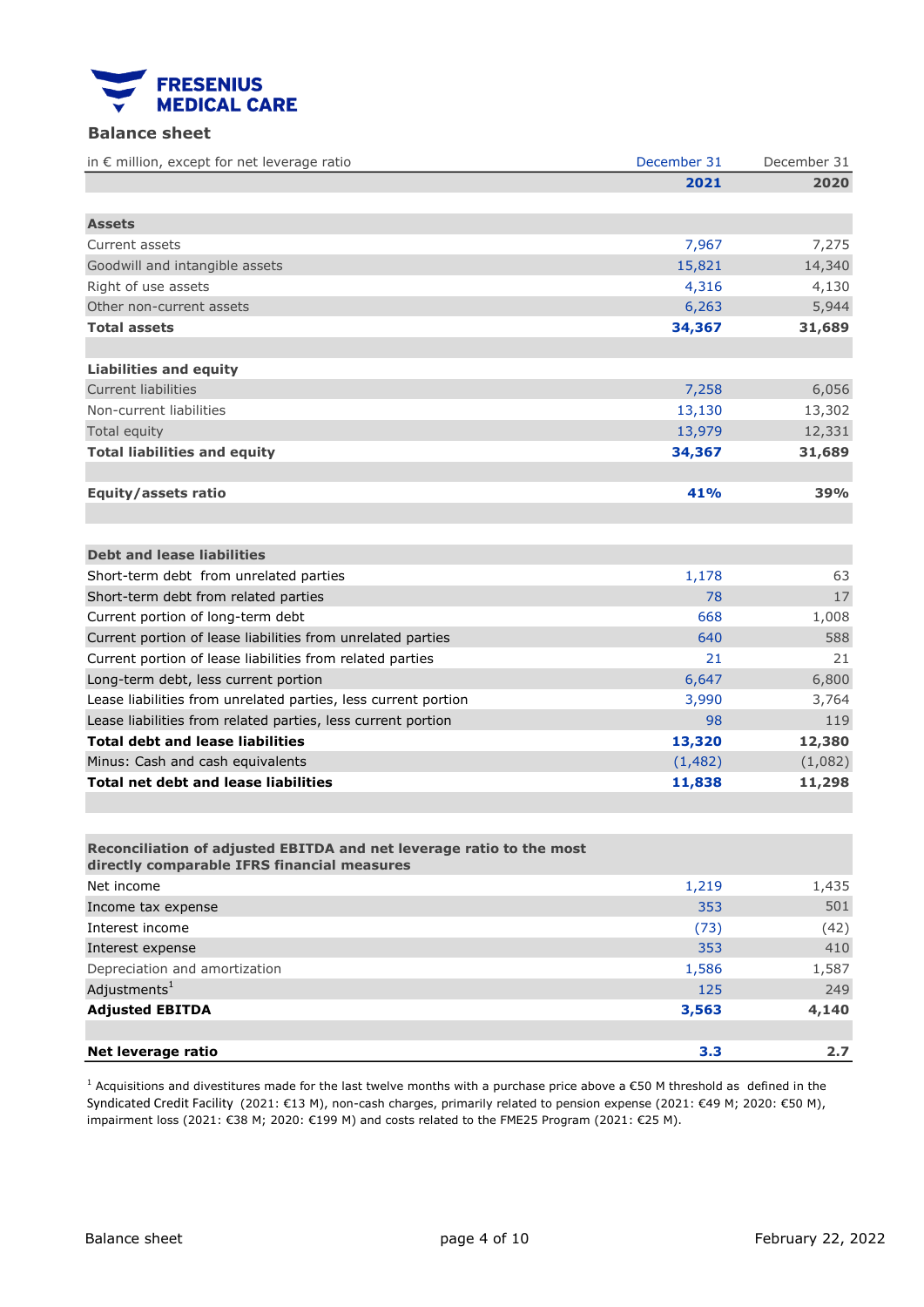

## Cash flow statement

| in $\epsilon$ million                                                                  | Three months ended December 31. |                | Twelve months ended December 31, |         |  |
|----------------------------------------------------------------------------------------|---------------------------------|----------------|----------------------------------|---------|--|
|                                                                                        | 2021                            | 2020           | 2021                             | 2020    |  |
| <b>Operating activities</b>                                                            |                                 |                |                                  |         |  |
| Net income                                                                             | 303                             | 239            | 1,219                            | 1,435   |  |
| Depreciation / amortization / impairment loss                                          | 437                             | 581            | 1,624                            | 1,786   |  |
| Change in working capital and other non-cash items                                     | (71)                            | (236)          | (354)                            | 1,012   |  |
| Net cash provided by (used in) operating activities                                    | 669                             | 584            | 2,489                            | 4,233   |  |
| In percent of revenue                                                                  | 14.4%                           | 13.3%          | 14.1%                            | 23.7%   |  |
| <b>Investing activities</b>                                                            |                                 |                |                                  |         |  |
| Purchases of property, plant and equipment and capitalized development costs           | (266)                           | (306)          | (854)                            | (1,052) |  |
| Proceeds from sale of property, plant and equipment                                    | (3)                             | 5              | 25                               | 16      |  |
| Capital expenditures, net                                                              | (269)                           | (301)          | (829)                            | (1,036) |  |
| <b>Free cash flow</b>                                                                  | 400                             | 283            | 1,660                            | 3,197   |  |
| In percent of revenue                                                                  | 8.6%                            | 6.4%           | 9.4%                             | 17.9%   |  |
|                                                                                        |                                 |                |                                  |         |  |
| Acquisitions and investments, net of cash acquired, and purchases of intangible assets | (164)                           | (104)          | (434)                            | (259)   |  |
| Investments in debt securities                                                         | (66)                            | (66)           | (129)                            | (96)    |  |
| Proceeds from divestitures                                                             | 50                              | $\overline{2}$ | 52                               | 14      |  |
| Proceeds from sale of debt securities                                                  | 26                              | 15             | 144                              | 42      |  |
| Free cash flow after investing activities                                              | 246                             | 130            | 1,293                            | 2,898   |  |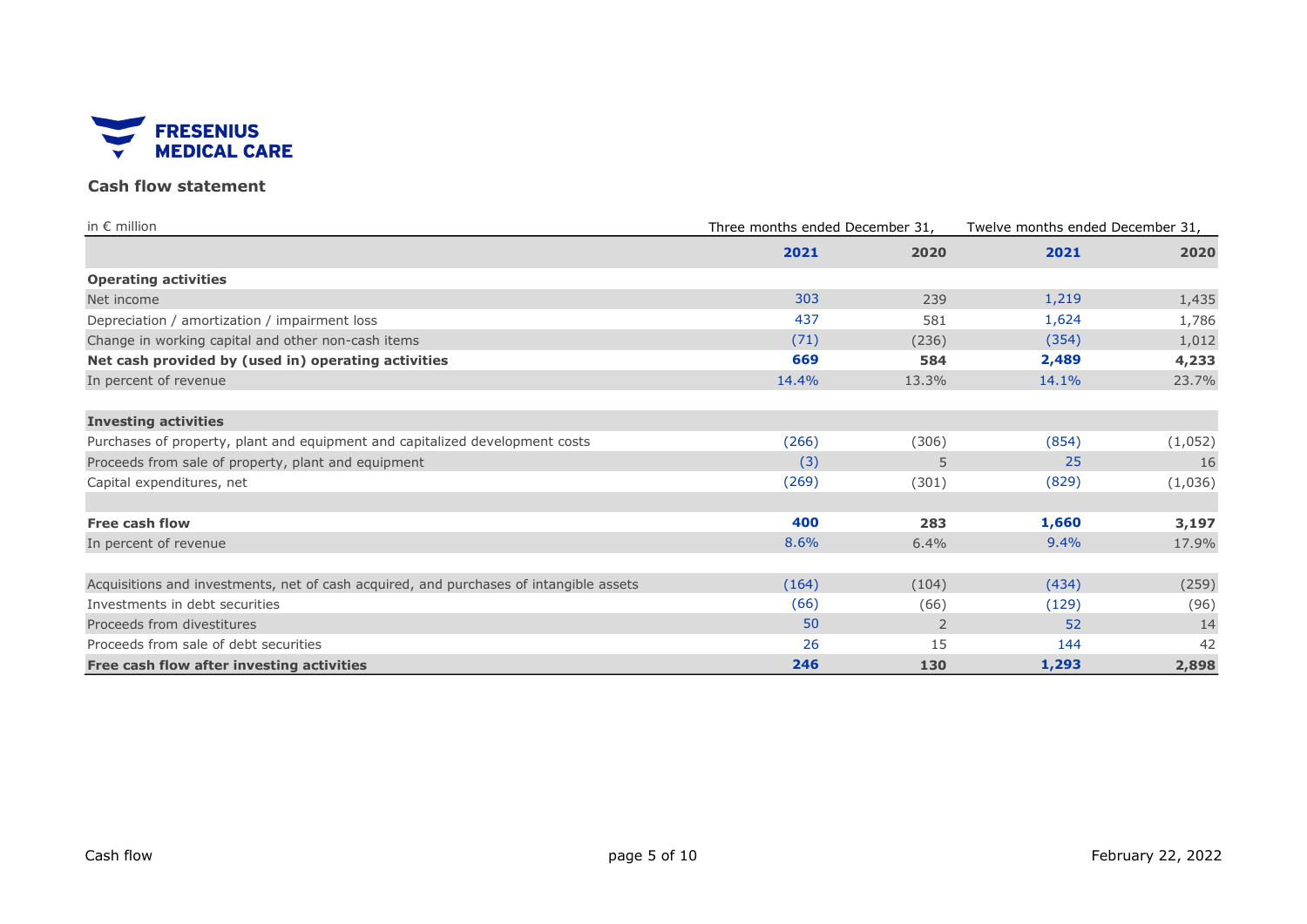

#### Revenue development

|                                                         |                |              |         | Change  | Organic | Same market<br>treatment |
|---------------------------------------------------------|----------------|--------------|---------|---------|---------|--------------------------|
| in $\epsilon$ million                                   | 2021           | 2020         | Change  | at cc   | growth  | growth <sup>+</sup>      |
|                                                         |                |              |         |         |         |                          |
| Three months ended December 31,<br><b>Total revenue</b> |                | 4,400        | 5.6%    | 2.5%    | 1.8%    |                          |
| <b>Health Care Services</b>                             | 4,647          |              | 6.3%    | 2.9%    | 2.0%    | $-1.9%$                  |
| <b>Health Care Products</b>                             | 3,621<br>1,026 | 3,406<br>994 | 3.3%    | 1.2%    | 1.4%    |                          |
|                                                         |                |              |         |         |         |                          |
| <b>North America</b>                                    | 3,156          | 2,983        | 5.8%    | 1.2%    | 0.4%    |                          |
| <b>Health Care Services</b>                             | 2,872          | 2,704        | 6.2%    | 1.6%    | 0.6%    | $-2.4\%$ ,               |
| <b>Health Care Products</b>                             | 284            | 279          | 2.0%    | $-2.2%$ | $-2.0%$ |                          |
|                                                         |                |              |         |         |         |                          |
| <b>EMEA</b>                                             | 732            | 715          | 2.4%    | 2.2%    | 1.9%    |                          |
| <b>Health Care Services</b>                             | 359            | 337          | 6.5%    | 5.8%    | 5.2%    | $-2.1%$                  |
| <b>Health Care Products</b>                             | 373            | 378          | $-1.3%$ | $-1.0%$ | $-0.9%$ |                          |
| <b>Asia-Pacific</b>                                     | 552            | 517          | 6.7%    | 4.6%    | 3.9%    |                          |
| <b>Health Care Services</b>                             | 248            | 235          | 5.3%    | 5.3%    | 3.6%    | 2.8%                     |
| <b>Health Care Products</b>                             | 304            | 282          | 7.8%    | 4.0%    | 4.1%    |                          |
|                                                         |                |              |         |         |         |                          |
| <b>Latin America</b>                                    | 195            | 177          | 10.5%   | 17.4%   | 19.5%   |                          |
| <b>Health Care Services</b>                             | 135            | 125          | 8.3%    | 17.1%   | 20.3%   | $-1.5%$                  |
| <b>Health Care Products</b>                             | 60             | 52           | 15.6%   | 18.1%   | 17.9%   |                          |
| Corporate                                               | 12             | 8            | 44.0%   | 38.0%   |         |                          |
| <b>Health Care Services</b>                             | 7              | 5            | 41.3%   | 31.9%   |         |                          |
| <b>Health Care Products</b>                             | 5              | 3            | 49.0%   | 48.9%   |         |                          |
|                                                         |                |              |         |         |         |                          |
| Twelve months ended December 31,                        |                |              |         |         |         |                          |
| <b>Total revenue</b>                                    | 17,619         | 17,859       | $-1.3%$ | 1.8%    | 1.4%    |                          |
| <b>Health Care Services</b>                             | 13,876         | 14,114       | $-1.7%$ | 1.9%    | 1.3%    | $-1.9%$                  |
| <b>Health Care Products</b>                             | 3,743          | 3,745        | $-0.1%$ | 1.6%    | 1.7%    |                          |
| <b>North America</b>                                    | 12,088         | 12,478       | $-3.1%$ | 0.3%    | $-0.2%$ |                          |
| <b>Health Care Services</b>                             | 11,020         | 11,364       | $-3.0%$ | 0.4%    | $-0.1%$ | $-2.1\%$ ,               |
| <b>Health Care Products</b>                             | 1,068          | 1,114        | $-4.2%$ | $-0.8%$ | $-0.7%$ |                          |
|                                                         |                |              |         |         |         |                          |
| <b>EMEA</b>                                             | 2,765          | 2,763        | 0.1%    | 1.0%    | 0.9%    |                          |
| <b>Health Care Services</b>                             | 1,379          | 1,365        | 1.0%    | 2.0%    | 1.4%    | $-3.2%$                  |
| <b>Health Care Products</b>                             | 1,386          | 1,398        | $-0.9%$ | 0.1%    | 0.3%    |                          |
| Asia-Pacific                                            | 2,010          | 1,894        | 6.1%    | 6.9%    | 6.6%    |                          |
| <b>Health Care Services</b>                             | 942            | 876          | 7.5%    | 10.1%   | 9.4%    | 4.8%                     |
| <b>Health Care Products</b>                             | 1,068          | 1,018        | 4.9%    | 4.2%    | 4.3%    |                          |
|                                                         |                |              |         |         |         |                          |
| <b>Latin America</b>                                    | 703            | 684          | 2.7%    | 16.0%   | 15.3%   |                          |
| <b>Health Care Services</b>                             | 499            | 485          | 2.9%    | 18.2%   | 17.2%   | $-1.1%$                  |
| <b>Health Care Products</b>                             | 204            | 199          | 2.2%    | 10.7%   | 10.9%   |                          |
| Corporate                                               | 53             | 40           | 34.9%   | 38.1%   |         |                          |
| <b>Health Care Services</b>                             | 36             | 24           | 50.1%   | 55.2%   |         |                          |
| <b>Health Care Products</b>                             | 17             | 16           | 10.6%   | 10.7%   |         |                          |

 $1$  Same market treatment growth = organic growth less price effects.

 $^2$  U.S. (excl. Mexico), same market treatment growth North America: -2.5% for the three and the twelve months ended December 31, 2021.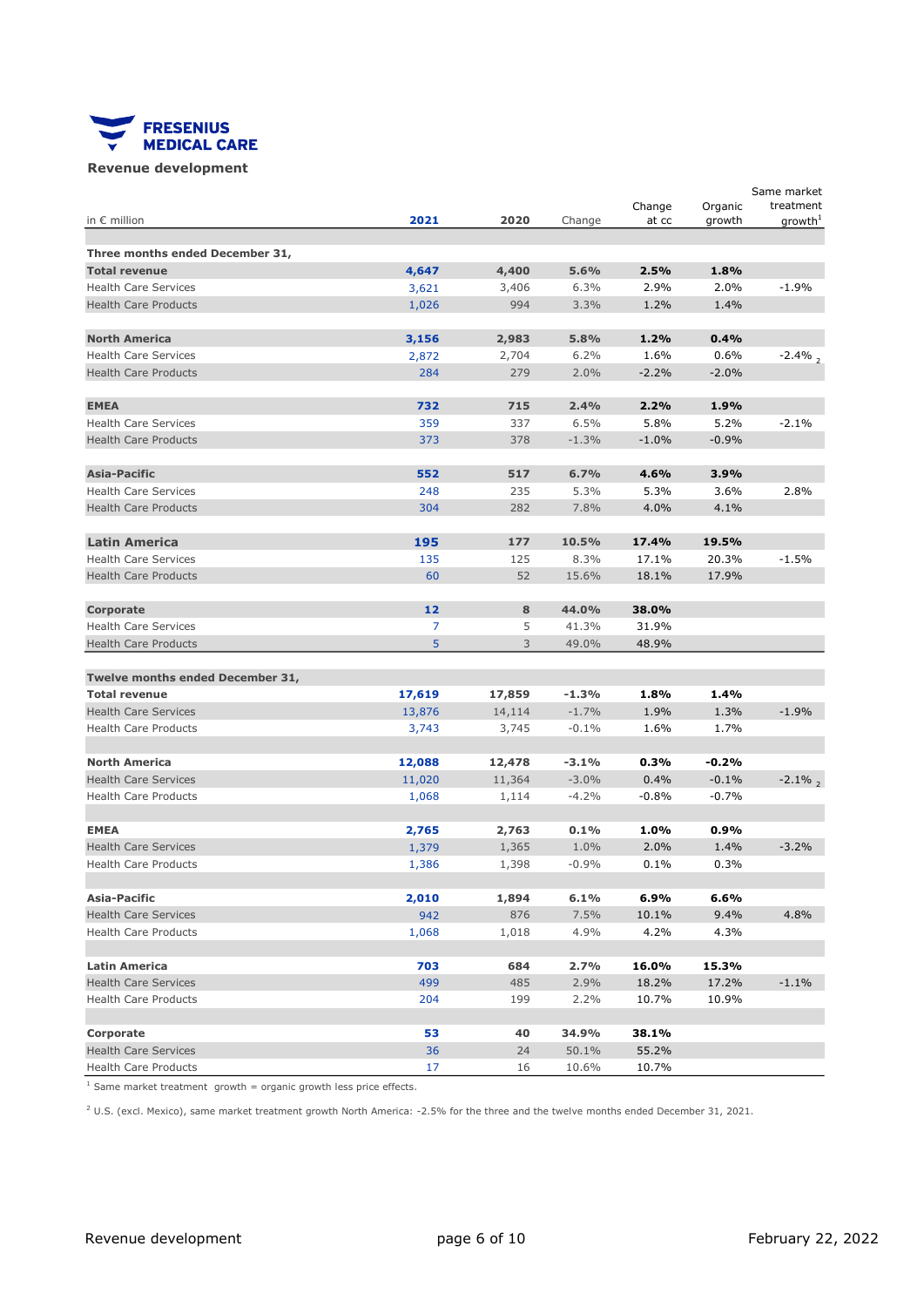

# Key metrics Dialysis Care Services

|               | <b>Clinics</b> | Growth<br>in $%$ | De novos | <b>Patients</b> | Growth<br>in $%$ | <b>Treatments</b> | Growth<br>in $%$ |
|---------------|----------------|------------------|----------|-----------------|------------------|-------------------|------------------|
| <b>Total</b>  | 4,171          | 2%               | 74       | 345,425         | $0\%$            | 52,871,887        | $-1\%$           |
|               |                |                  |          |                 |                  |                   |                  |
| North America | 2,695          | 2%               | 33       | 209,291         | $0\%$            | 32,334,280        | $-2%$            |
| <b>EMEA</b>   | 821            | 2%               | 19       | 65,599          | $-1\%$           | 9,885,319         | $-3%$            |
| Asia-Pacific  | 405            | $1\%$            | 16       | 33,760          | 2%               | 4,766,472         | 2%               |
| Latin America | 250            | $0\%$            | 6        | 36,775          | $-1\%$           | 5,885,816         | $0\%$            |

Twelve months ended December 31, 2021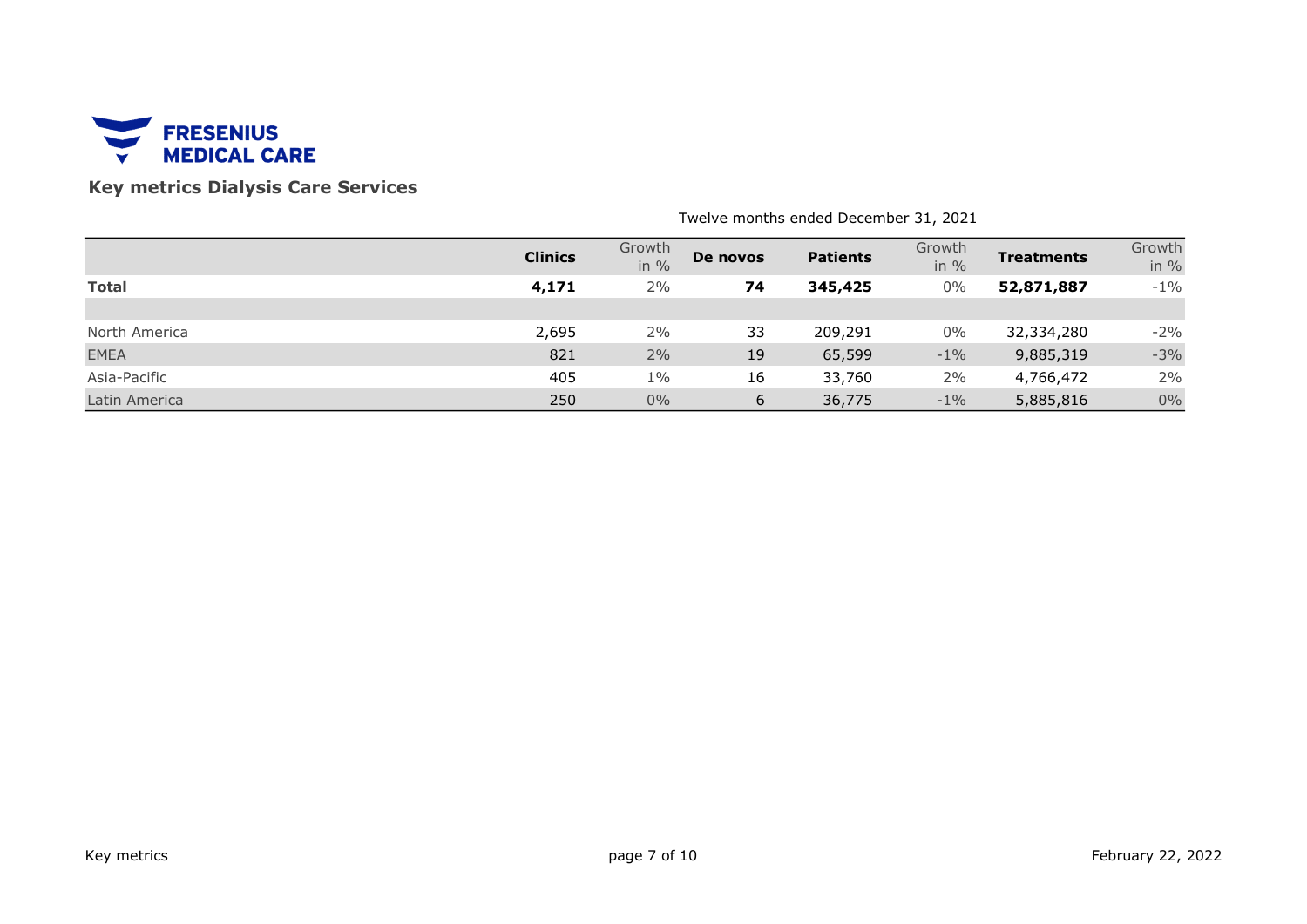

# Quality data $1$

| in % of patients                             | <b>North America</b> |         | <b>EMEA</b> |         | <b>Latin America</b> |         | <b>Asia-Pacific</b> |         |
|----------------------------------------------|----------------------|---------|-------------|---------|----------------------|---------|---------------------|---------|
|                                              | 04 2021              | Q4 2020 | Q4 2021     | Q4 2020 | Q4 2021              | Q4 2020 | Q4 2021             | Q4 2020 |
|                                              |                      |         |             |         |                      |         |                     |         |
| $Kt/V \geq 1.2$                              | 97                   | 97      | 93          | 93      | 93                   | 91      | 94                  | 94      |
| Hemoglobin = $10-12$ g/dl                    | 72                   | 71      | 82          | 82      | 49                   | 48      | 51                  | 52      |
| Calcium = $8.4 - 10.2$ mg/dl                 | 84                   | 81      | 81          | 78      | 76                   | 73      | 70                  | 72      |
| Albumin $\geq$ 3.5 g/dl                      | 83                   | 80      | 89          | 90      | 90                   | 89      | 88                  | 91      |
| Phosphate $\leq$ 5.5 mg/dl                   | 56                   | 59      | 79          | 80      | 75                   | 76      | 67                  | 64      |
| Patients without catheter<br>(after 90 days) | 78                   | 79      | 76          | 77      | 78                   | 78      | 80                  | 81      |
| in days                                      |                      |         |             |         |                      |         |                     |         |
| Days in hospital per patient year            | 10.0                 | 9.7     | 7.5         | 7.7     | 4.0                  | 4.0     | 4.0                 | 3.5     |

<sup>1</sup> Definitions cf. Annual Report 2021, Section "Non-Financial Group Report"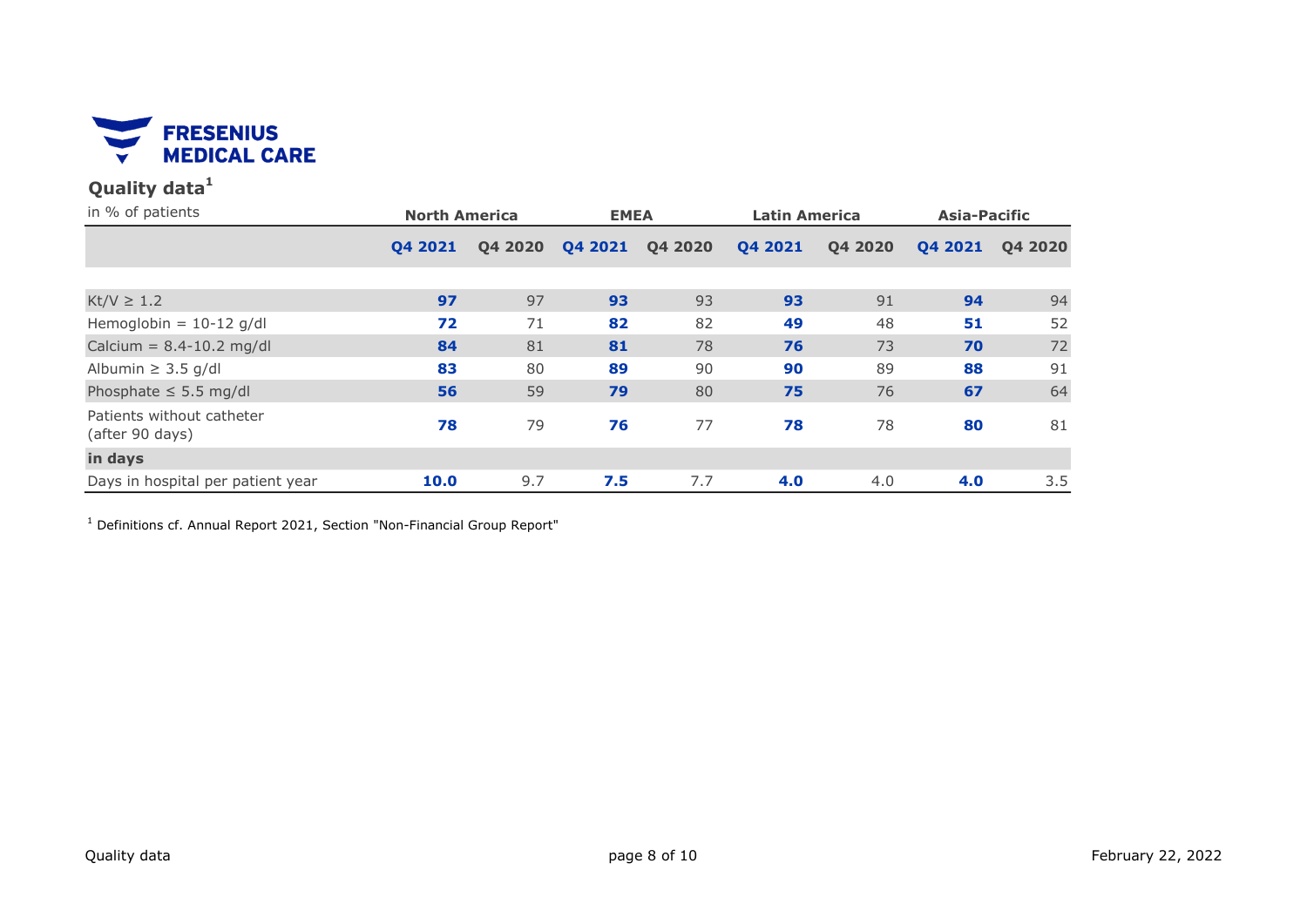

Reconciliation of non-IFRS financial measures to the most directly comparable IFRS financial measures

|                                                     |                        |                   |                                               |                        |                                   |                                        | Results excl. special items |                     |
|-----------------------------------------------------|------------------------|-------------------|-----------------------------------------------|------------------------|-----------------------------------|----------------------------------------|-----------------------------|---------------------|
| in € million, except share data                     | <b>Results</b><br>2021 | FME25<br>Program  | <b>Results 2021</b><br>excl. special<br>items | <b>Results</b><br>2020 | Impairment<br>Charge <sup>1</sup> | Results 2020<br>excl. special<br>items |                             | Change Change at cc |
|                                                     |                        |                   |                                               |                        |                                   |                                        |                             |                     |
| Three months ended December 31,                     |                        |                   |                                               |                        |                                   |                                        |                             |                     |
| <b>Total revenue</b>                                | 4,647                  |                   | 4,647                                         | 4,400                  |                                   | 4,400                                  | 5.6%                        | 2.5%                |
| <b>EBITDA</b>                                       | 886                    | 5                 | 891                                           | 1,043                  |                                   | 1,043                                  | $-14.6%$                    | $-17.6%$            |
| <b>Total operating income</b>                       | 449                    | 43                | 492                                           | 462                    | 195                               | 657                                    | $-25.0%$                    | $-27.8%$            |
| North America                                       | 402                    | 23                | 425                                           | 533                    |                                   | 533                                    | $-20.2%$                    | $-24.1%$            |
| <b>EMEA</b>                                         | 77                     | 13                | 90                                            | 134                    |                                   | 134                                    | $-32.4%$                    | $-31.8%$            |
| Asia-Pacific                                        | 94                     |                   | 94                                            | 107                    |                                   | 107                                    | $-12.0%$                    | $-12.1%$            |
| Latin America                                       | (2)                    |                   | (2)                                           | (186)                  | 195                               | $\overline{9}$                         | n.a                         | n.a                 |
| Corporate                                           | (122)                  | $\overline{7}$    | (115)                                         | (126)                  |                                   | (126)                                  | $-8.0%$                     | $-9.6%$             |
| Interest expense, net                               | 67                     |                   | 67                                            | 84                     |                                   | 84                                     | $-20.7%$                    | $-24.1%$            |
|                                                     |                        |                   |                                               |                        |                                   |                                        |                             |                     |
| Income tax expense                                  | 79                     | $\overline{9}$    | 88                                            | 139                    |                                   | 139                                    | $-37.2%$                    | $-39.5%$            |
| Net income attributable to noncontrolling interests | 74                     |                   | 74                                            | 62                     |                                   | 62                                     | 21.7%                       | 18.4%               |
| Net income <sup>2</sup>                             | 229                    | 34                | 263                                           | 177                    | 195                               | 372                                    | $-29.2%$                    | $-31.9%$            |
| <b>Basic earnings per share</b>                     | €0.78                  | CD.12             | €0.90                                         | €0.61                  | €0.66                             | €1.27                                  | $-29.3%$                    | $-32.0%$            |
|                                                     |                        |                   |                                               |                        |                                   |                                        |                             |                     |
| Twelve months ended December 31,                    |                        |                   |                                               |                        |                                   |                                        |                             |                     |
| <b>Total revenue</b>                                | 17,619                 |                   | 17,619                                        | 17,859                 |                                   | 17,859                                 | $-1.3%$                     | 1.8%                |
| <b>EBITDA</b>                                       | 3,476                  | 25                | 3,501                                         | 4,090                  |                                   | 4,090                                  | $-14.4%$                    | $-11.9%$            |
| <b>Total operating income</b>                       | 1,852                  | 63                | 1,915                                         | 2,304                  | 195                               | 2,499                                  | $-23.4%$                    | $-21.1%$            |
| North America                                       | 1,644                  | 29                | 1,673                                         | 2,120                  |                                   | 2,120                                  | $-21.1%$                    | $-18.3%$            |
| <b>EMEA</b>                                         | 309                    | 13                | 322                                           | 412                    |                                   | 412                                    | $-21.7%$                    | $-21.3%$            |
| Asia-Pacific                                        | 350                    |                   | 350                                           | 344                    |                                   | 344                                    | 1.7%                        | 3.4%                |
| Latin America                                       | 12                     |                   | 12                                            | (157)                  | 195                               | 38                                     | $-68.5%$                    | $-69.9%$            |
| Corporate                                           | (463)                  | 21                | (442)                                         | (415)                  |                                   | (415)                                  | 6.8%                        | 8.6%                |
| Interest expense, net                               | 280                    |                   | 280                                           | 368                    |                                   | 368                                    | $-23.8%$                    | $-21.6%$            |
| Income tax expense                                  | 353                    | 14                | 367                                           | 501                    |                                   | 501                                    | $-26.7%$                    | $-24.5%$            |
| Net income attributable to noncontrolling interests | 250                    |                   | 250                                           | 271                    |                                   | 271                                    | $-8.0%$                     | $-4.7%$             |
| Net income <sup>2</sup>                             | 969                    | 49                | 1,018                                         | 1,164                  | 195                               | 1,359                                  | $-25.1%$                    | $-23.0%$            |
| Basic earnings per share                            | €3.31                  | C <sub>0.17</sub> | €3.48                                         | €3.96                  | €0.66                             | €4.62                                  | $-24.8%$                    | $-22.7%$            |
|                                                     |                        |                   |                                               |                        |                                   |                                        |                             |                     |

<sup>1</sup> Impairment of goodwill and trade names in the Latin America Segment

<sup>2</sup> Attributable to shareholders of FMC-AG & Co. KGaA